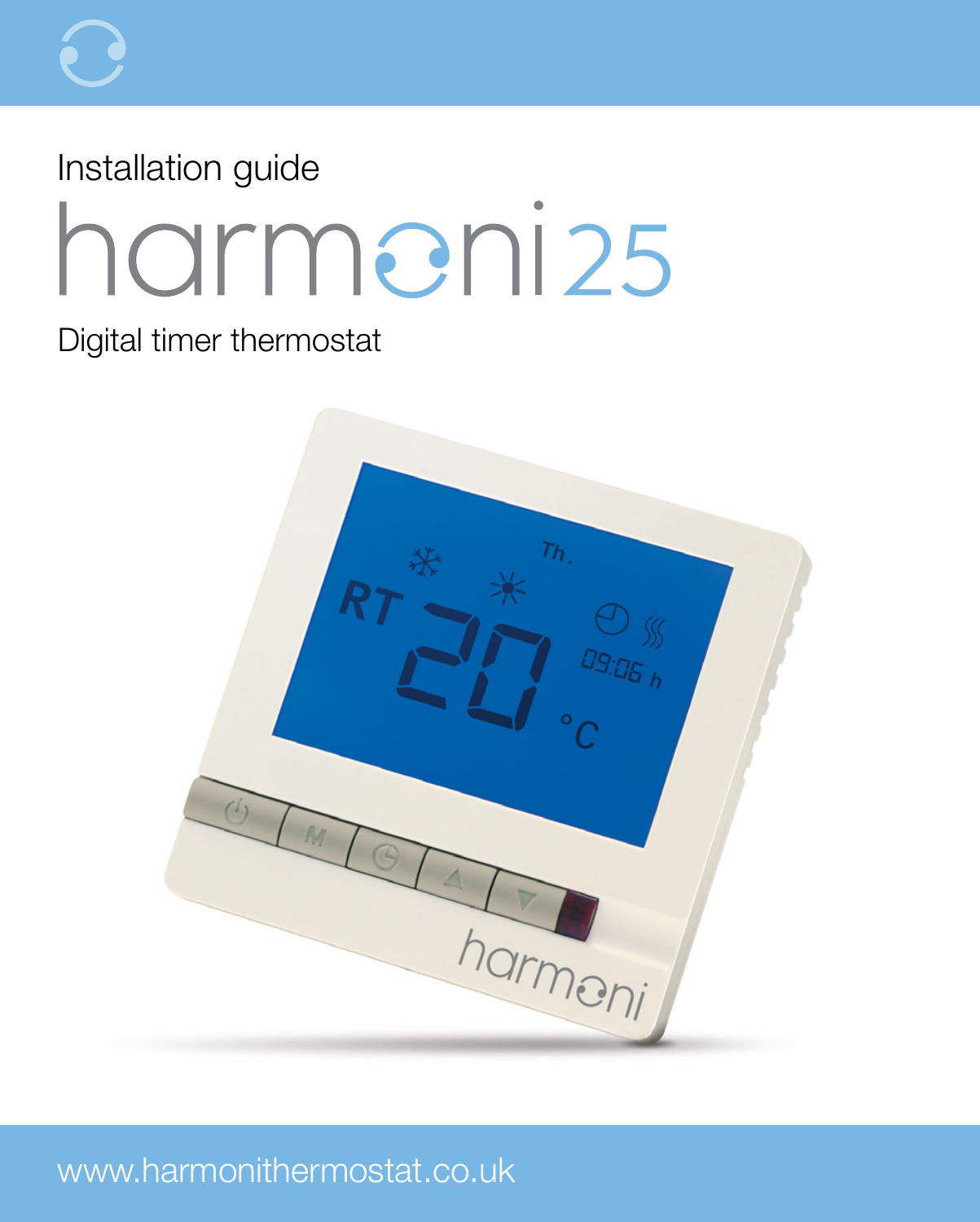### **Contents**

|   |     |                                                 | Page |  |  |
|---|-----|-------------------------------------------------|------|--|--|
| 1 |     |                                                 | 3    |  |  |
| 2 |     |                                                 |      |  |  |
| 3 |     |                                                 |      |  |  |
| 4 |     |                                                 | 6    |  |  |
|   | 4.1 | Select how to control your floor heating system | 6    |  |  |
|   | 4.2 |                                                 | 7    |  |  |
|   | 4.3 |                                                 | 8    |  |  |
|   | 4.4 | Setting the maximum floor temperature           | 8    |  |  |
|   | 4.5 |                                                 | 8    |  |  |
|   | 4.6 |                                                 |      |  |  |
| 5 |     |                                                 |      |  |  |
|   | 5.1 |                                                 |      |  |  |
|   | 5.2 |                                                 |      |  |  |
|   | 5.3 |                                                 |      |  |  |
| 6 |     |                                                 |      |  |  |
| 7 |     |                                                 |      |  |  |
| 8 |     |                                                 |      |  |  |
|   |     |                                                 |      |  |  |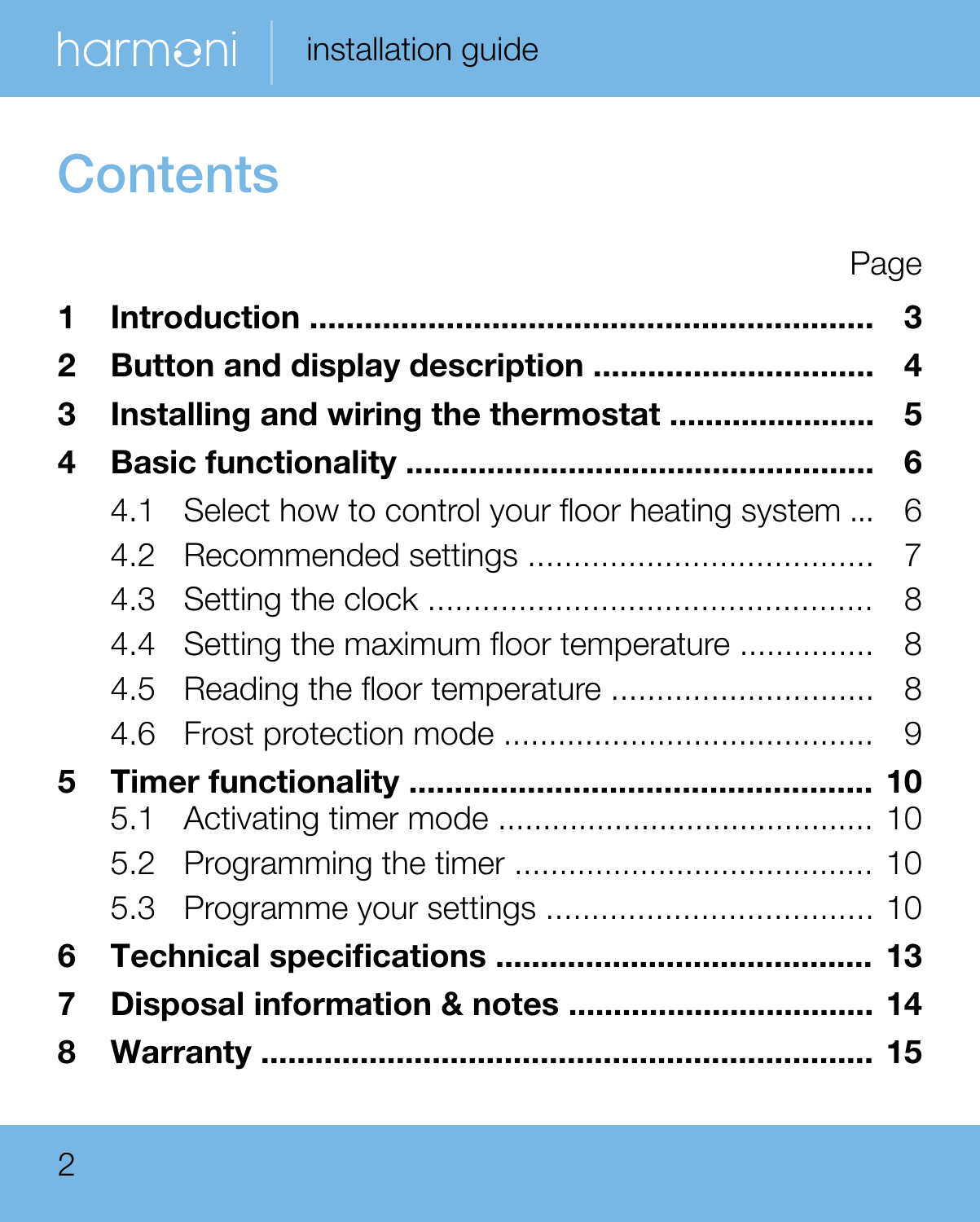### **Introduction**

harmoni 25 is an advanced digital timer thermostat used for controlling electrical underfloor heating elements.

The thermostat is designed for fixed installation only. It can be used to control your floor heating system by either the floor temperature, the room temperature or both together.

#### Please note

The thermostat must be installed by an authorised electrician.

In order to obtain the harmoni 2-year warranty, an authorised electrician/installer must fill in the warranty details (*see page 15*).

More information on this product can be found at: www.harmonithermostat.co.uk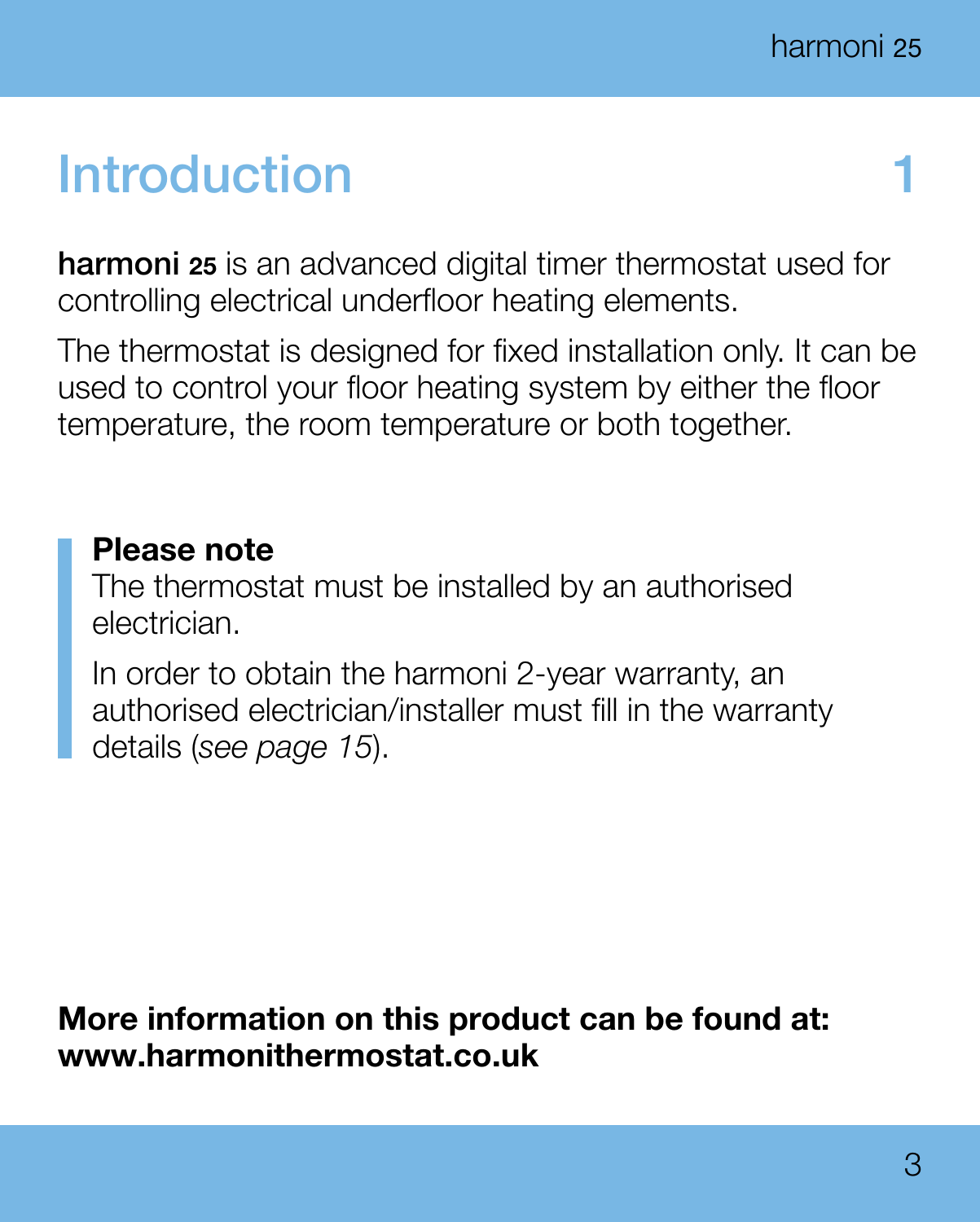## Button & display description 2

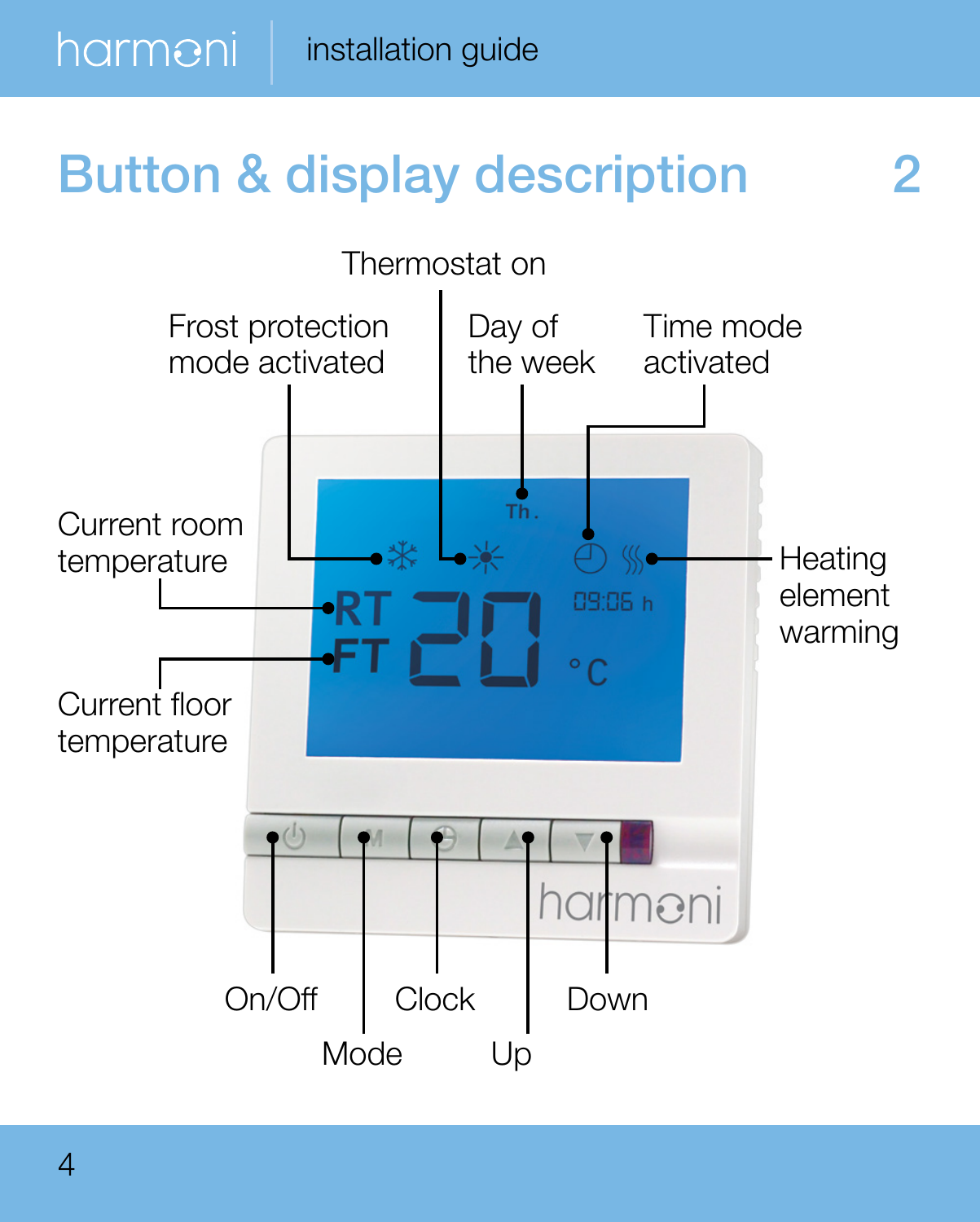### Installing & wiring the thermostat 3

- To mount the thermostat to the wall box/socket, open the thermostat by gently pushing in the two tabs at the bottom of the casing with a screwdriver.
- 2 To fix the thermostat, attach the cables (*see wiring diagram below*) and screw into the wall box/socket.
- **3** Once fastened and the cables connected, reconnect the front panel to the back.





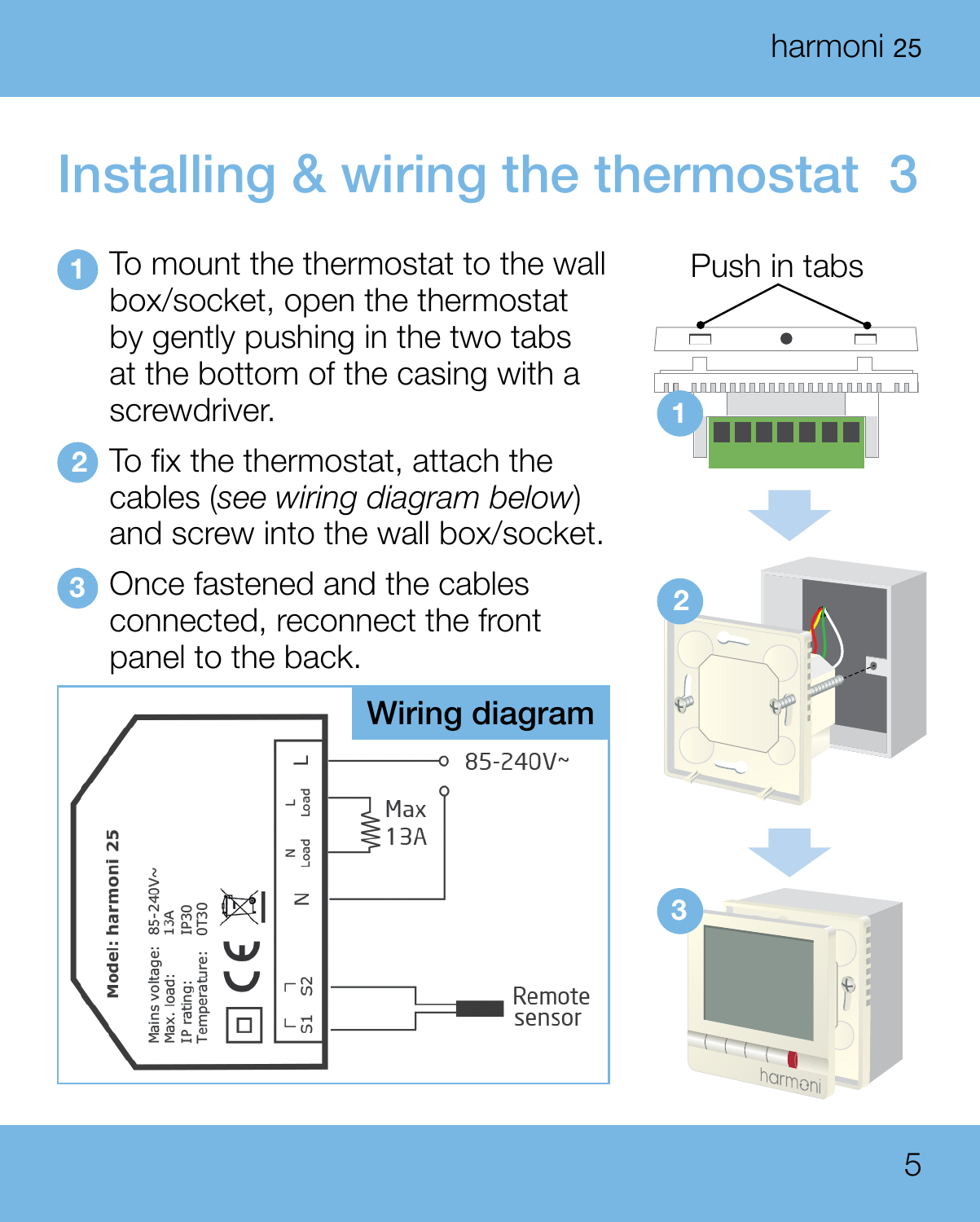# Basic functionality 4

#### Power on/off

 $\binom{h}{h}$  Press  $\binom{h}{h}$  to turn the thermostat on or off

#### 4.1 Select how to control your floor heating system

This can be controlled by pressing mode  $M$ :

#### a) Floor temperature: Mode 2

The heating element turns on/off around a floor temperature setpoint (the temperature shown in the display is the actual floor temperature).

#### b) Room temperature: Modes 1 & 4

The heating element turns on/off around a room temperature setpoint (the temperature shown in the display is the actual room temperature).

#### c) Combined floor & room temperature: Modes 3 & 5

The heating element turns on/off around a room temperature setpoint with a requested max. floor temperature (*Note*: floor temperature is prioritized over room temperature).

#### Change between the above floor heating modes:

With the thermostat turned off.

#### $\binom{h}{1}$  Press  $\binom{n}{1}$  and  $\blacktriangle$  for 6 seconds Select mode 1 to 5 (*see table on next page for details*)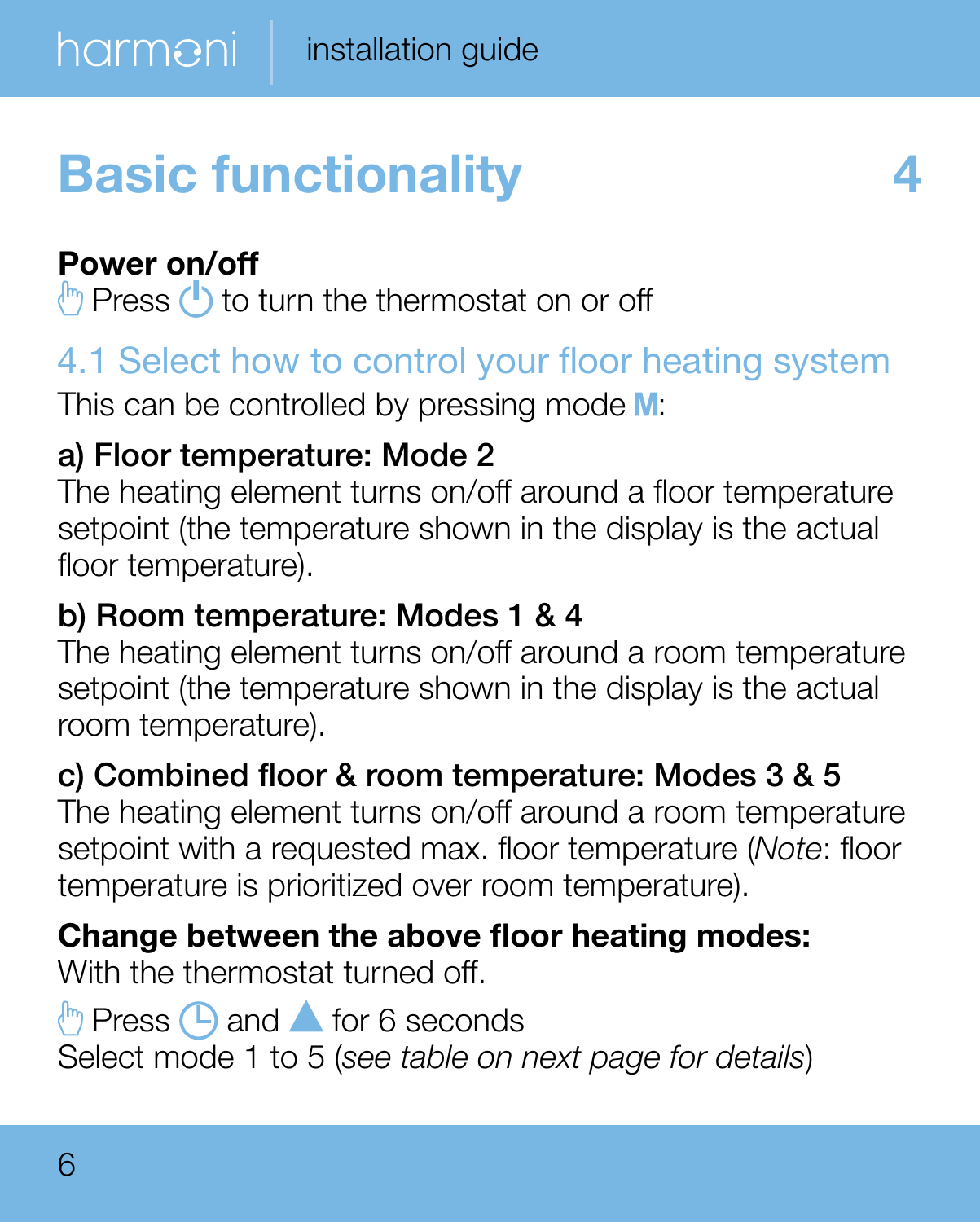After choosing the desired mode do not press any further buttons and the thermostat will go back to normal standby mode.

#### 4.2 Recommended settings

harmoni recommends the following settings for different types of floor constructions:

| Program mode                                                            | Top flooring  |              |
|-------------------------------------------------------------------------|---------------|--------------|
|                                                                         | Wooden floor* | Tiled floor+ |
| 1 (room sensor) If total effect: 0W-1840W                               |               |              |
| 2 (floor sensor) If total effect: 0W-2990W                              |               |              |
| <b>3</b> (combined room & floor sensor)<br>If total effect: 1840W-2990W |               |              |
| 4 (room sensor)<br>If total effect: 1840W-2990W                         |               |              |
| 5 (combined room & floor sensor)<br>If total effect: 0W-1840W           |               |              |

- Top flooring made of materials such as: parquet, laminate, massive wood, carpet or linoleum.
- † Top flooring made of materials such as tiles, concrete or marble.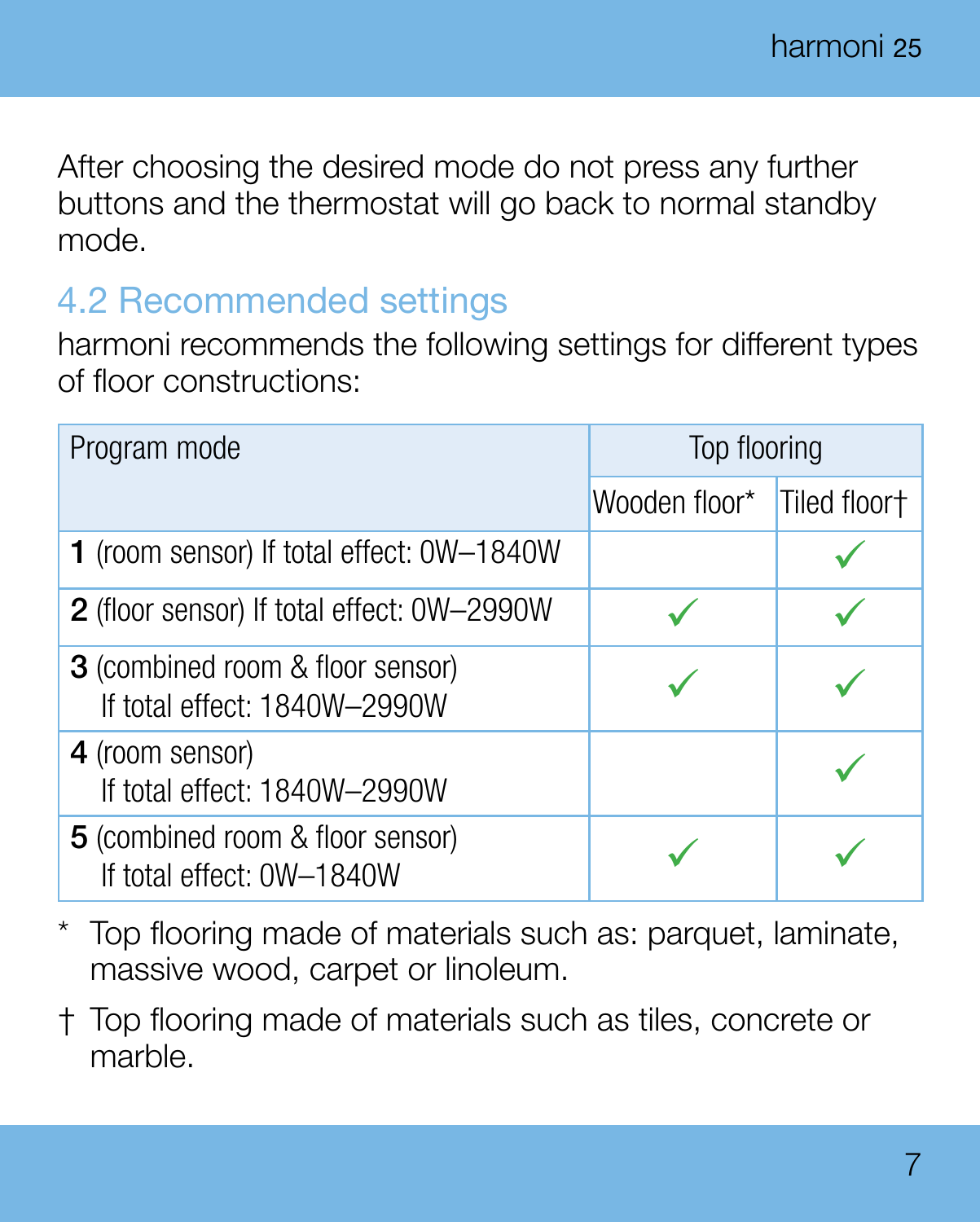# Basic functionality **4**

#### 4.3 Setting the clock

 $\binom{h}{b}$  Press  $\binom{n}{b}$  once and the hour will flash.

 $\binom{h}{h}$  Use the  $\blacktriangle$  (Up/Down key) to select the hours.

 $\binom{h}{h}$  Press  $\binom{n}{h}$  again until minutes flashes.

 $\mathbb{D}$  Use the  $\blacktriangle\blacktriangledown$  (Up/Down key) to select the minutes.

 $\binom{b}{b}$  Press  $\binom{c}{b}$  button again until the week day flashes.

 $\mathbb{P}$  Use the  $\blacktriangle\blacktriangledown$  (Up/Down key) to select the day of the week.

After setting the day, do not press any buttons and the thermostat will go back to normal operating mode.

#### 4.4 Setting the maximum floor temperature

This function is used mainly for wooden floors and is only available in program modes using the floor sensor (modes 3 and 5)

The temperature setting should be maximum 35°C, which is also the default set point of the thermostat.

If you choose to control the floor temperature solely by the floor sensor (mode 2), the max. floor temperature is set for 35°C and cannot be changed.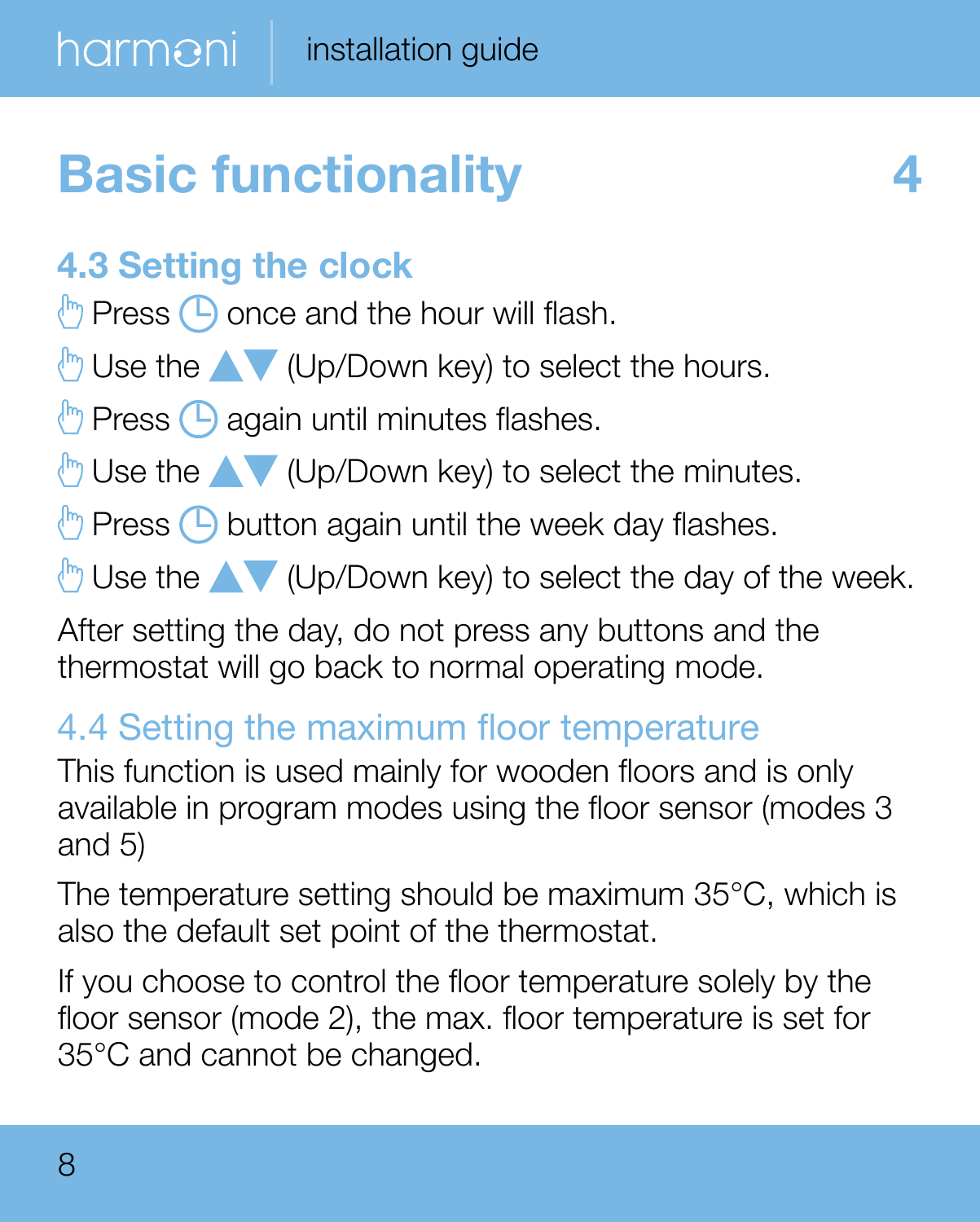#### Change the floor temperature max. limit (mode 3 & 5)

Make sure the thermostat is turned off.

 $\binom{b}{b}$  Hold the **M** button for 10 seconds until the display shows  $\binom{b}{b}$ Release the M button and the display will show **SET** 

**Enter the maximum floor temperature (range 20°C–45°C).** 

#### 4.5 Reading the floor temperature (mode 3 & 5 only) Make sure thermostat is turned on.

 $\binom{ln}{n}$  Press M once, the FT will flash, and the display will show the floor temperature.

In mode 2 (floor sensor) the display always shows the current floor temperature.

In modes 1 & 4 (room sensor) the display always shows the current room temperature.

#### 4.6 Frost protection mode

To enable frost protection mode, turn off the thermostat.

 $\binom{h}{r}$  Press **M** for 3 seconds.

Select  $01$  (00 = disabled).

When frost protection has been enabled the display shows  $\frac{1}{2}$ 

When enabled and the thermostat is turned off, heating will activate if the room/floor temperature is lower than 5°C; heating will stop if the room/floor temperature is higher than  $7^{\circ}$ C.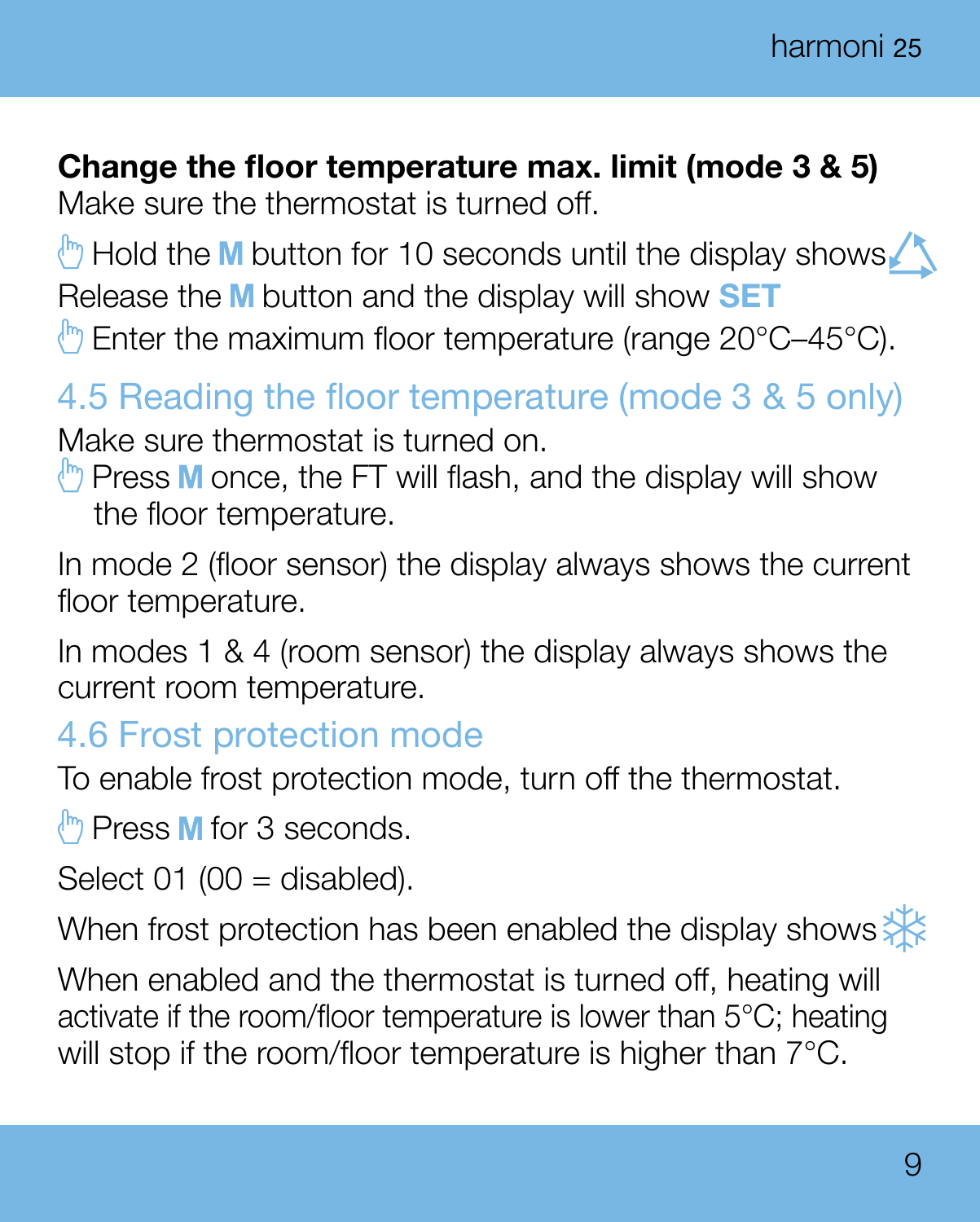# **Timer functionality 5**

#### 5.1 Activating timer mode

With the thermostat turned on, press the M button for 3 seconds. The following settings will be available:

 $00 =$  Override (disable timer functionality)

01 = Programmable. And the display will show  $\bigoplus$ .

Leave the thermostat and the display will return to normal.

#### 5.2 Programming the timer (mode 1)

When programming you need to select Programmable function (01) and the display must show  $\bigoplus$  (see above).

You can now set the heating programs. The thermostat must have four heating periods for weekdays and four heating periods for the weekend.

**Please note:** The programming of the whole calendar week must take place in one continuous process, so it is a good idea to have the periods written down for reference when programming the thermostat.

For the weekend you will also need to program two periods. You can choose one of the periods to be very short or an extension of the other.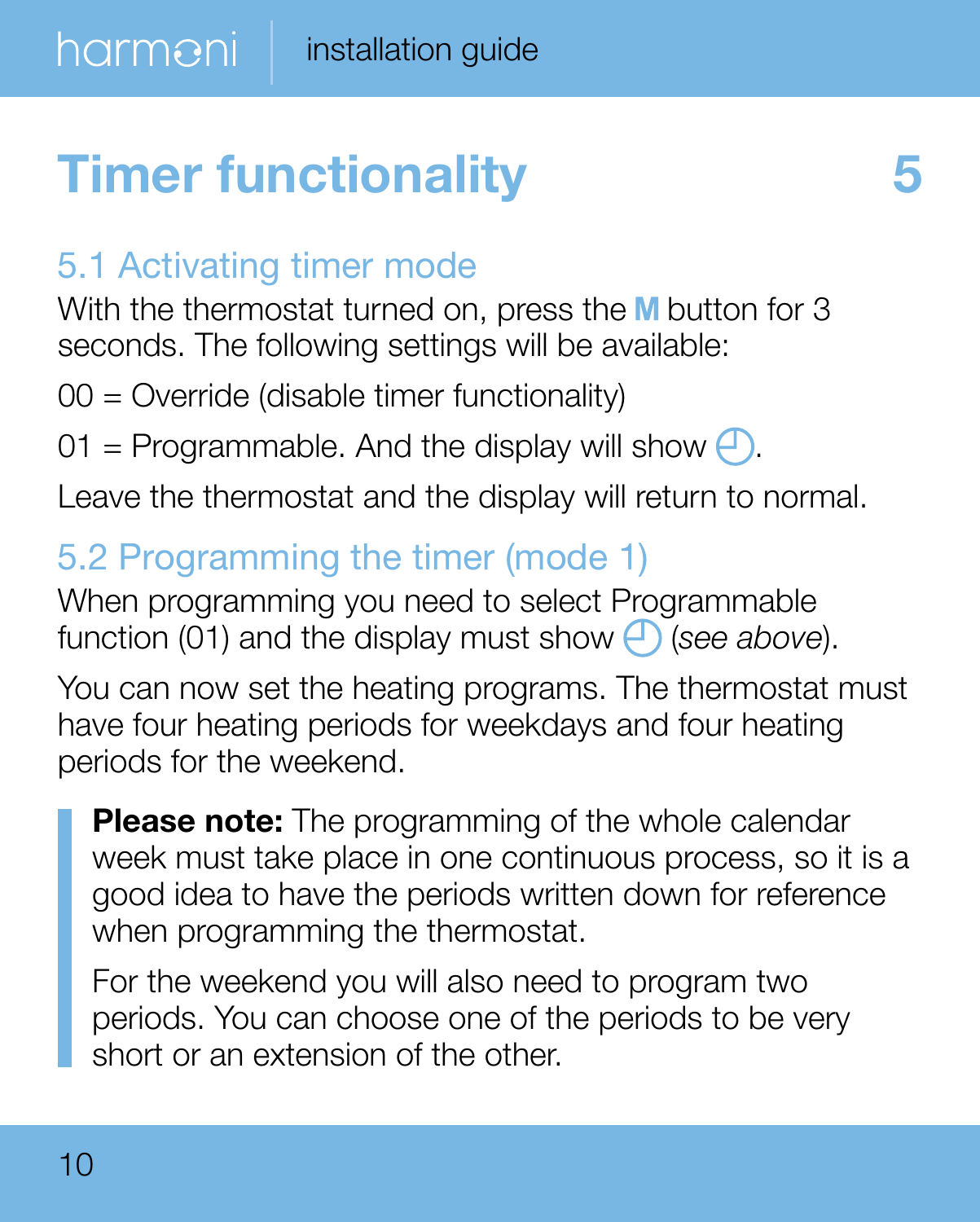#### Example, weekdays:

Period 1 starting at 07.00: Temperature setting 22°C Period 2 starting at 08.30: Temperature setting 18°C Period 3 starting at 17.00: Temperature setting 22°C Period 4 starting at 23.00: Temperature setting 18°C

#### Example, weekend:

Period 1 starting at 09.00: Temperature setting 22°C Period 2 starting at 23.00: Temperature setting 18°C Period 3 starting at 23.01: Temperature setting 22°C Period 4 starting at 23.02: Temperature setting 18°C

#### My settings:

#### Week days: Period 1 start at \_\_\_\_\_\_\_\_\_\_\_\_\_\_\_\_\_Temp \_\_\_\_\_\_\_\_\_\_\_\_°C Period 2 start at \_\_\_\_\_\_\_\_\_\_\_\_\_\_ Temp \_\_\_\_\_\_\_\_\_\_°C Period 3 start at \_\_\_\_\_\_\_\_\_\_\_\_\_\_ Temp \_\_\_\_\_\_\_\_\_\_°C Period 4 start at \_\_\_\_\_\_\_\_\_\_\_\_\_\_ Temp \_\_\_\_\_\_\_\_\_\_°C Weekend: Period 1 start at \_\_\_\_\_\_\_\_\_\_\_\_\_\_ Temp \_\_\_\_\_\_\_\_\_\_°C Period 2 start at \_\_\_\_\_\_\_\_\_\_\_\_\_\_ Temp \_\_\_\_\_\_\_\_\_\_°C Period 3 start at \_\_\_\_\_\_\_\_\_\_\_\_\_\_ Temp \_\_\_\_\_\_\_\_\_\_°C Period 4 start at \_\_\_\_\_\_\_\_\_\_\_\_\_\_ Temp \_\_\_\_\_\_\_\_\_\_°C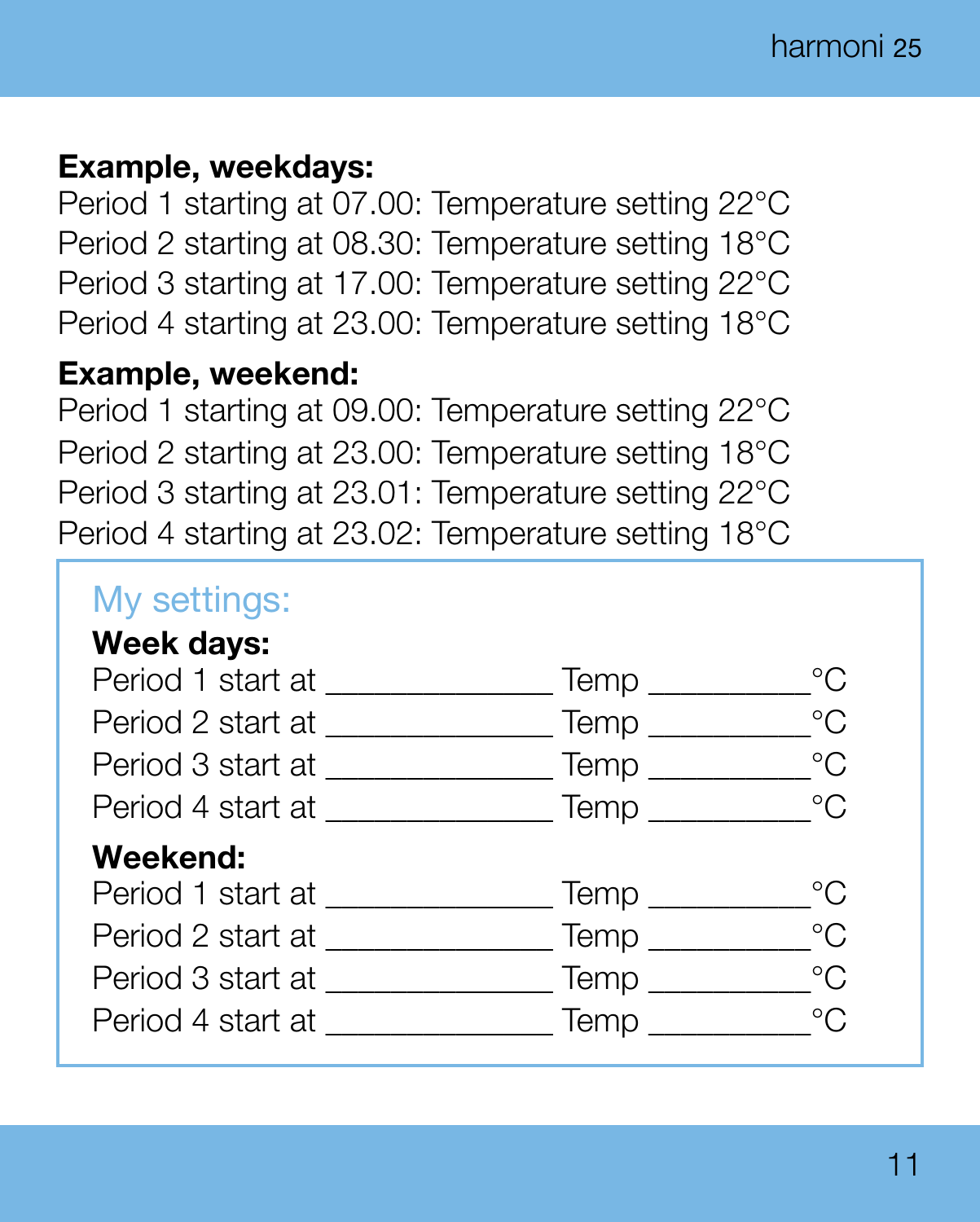# **Timer functionality 5**

#### 5.3 Programme your settings

 $\binom{b}{b}$  Press the  $\binom{c}{b}$  for 3 seconds until the number "1" and "Mo Tu We Th Fr" are displayed.

The first switching time for weekdays can now be programmed.

 $\Box$  Use  $\blacktriangle$  (Up/Down key) to set the required start time.

 $\Box$  Press  $\Box$  to confirm this setting.

 $\binom{m}{k}$  Use the  $\blacktriangle$  (Up/Down key) to set the required temperature.

 $\binom{b}{b}$  Press  $\binom{c}{b}$  to confirm this setting.

 $\Box$  Repeat the switching time process for weekdays 2,3 & 4.

After you have programmed times 1–4 for the weekday, you can set the switching times for the weekends; "Sa Su" will be displayed.

 $\Box$  Use  $\blacktriangle$  (Up/Down key) to set the required start time.

 $\Box$  Press  $\Box$  to accept this setting.

Use the (Up/Down key) to set the required temperature.

 $\binom{m}{n}$  Repeat the switching time process for weekends 2,3 & 4.

To disable the timer, select "Override" (Mode 01).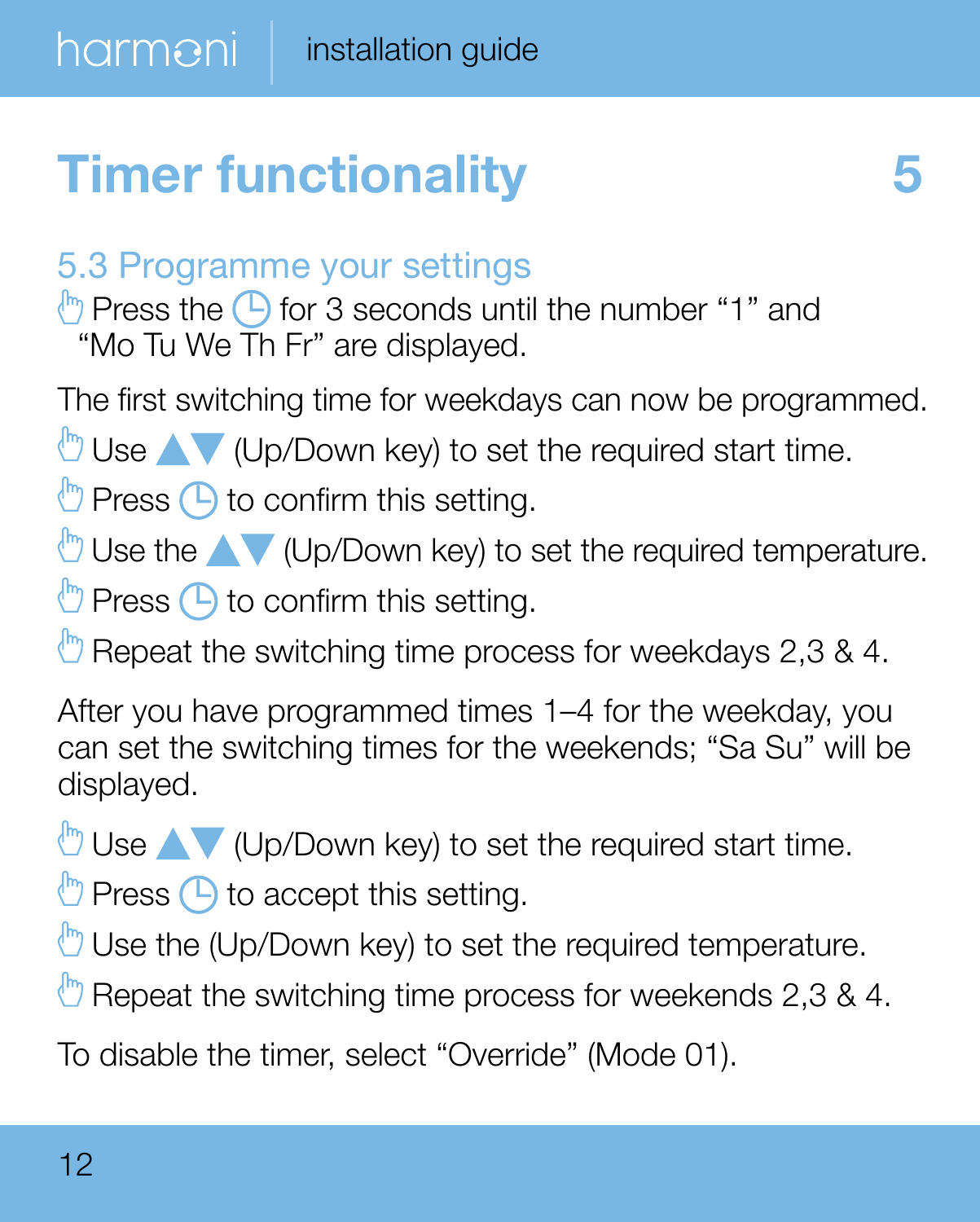### Technical specifications 6

| External sensor           | NTC 10 k0hm at 25° C                                     |  |  |
|---------------------------|----------------------------------------------------------|--|--|
| Sensor values:            |                                                          |  |  |
| $15^{\circ}$ C            | 14.8 k0hm                                                |  |  |
| $18^{\circ}$ C            | 13.1 k0hm                                                |  |  |
| $20^{\circ}$ C            | 12.1 k0hm                                                |  |  |
| 22°C                      | 11.2 k0hm                                                |  |  |
| Display                   | LCD                                                      |  |  |
| Power consumption         | < 2W                                                     |  |  |
| Set-point range           | Room: 5°C to 35°C                                        |  |  |
|                           | Floor: 20°C to 35/45°C                                   |  |  |
| Accuracy                  | $+1^{\circ}$ C                                           |  |  |
| <b>Buttons</b>            | Touch pad                                                |  |  |
| Switch current rating     | <13A (resistive load)                                    |  |  |
| Mains voltage             | $85 - 240V$ ~                                            |  |  |
| Dimensions                | $86 \times 86 \times 13$ mm (W $\times$ H $\times$ D)    |  |  |
| Fixing screw width        | 60mm                                                     |  |  |
| Housing                   | ABS + PC Flame Retardant                                 |  |  |
| Operating rating          | $0 \sim 30^{\circ}$ C, $5 \sim 95\%$ RH (non-condensing) |  |  |
| SW class                  | Α                                                        |  |  |
| <b>Ball pressure test</b> | $100^{\circ}$ C                                          |  |  |
| Pollution degree          | 2                                                        |  |  |
| Weight                    | 253 q                                                    |  |  |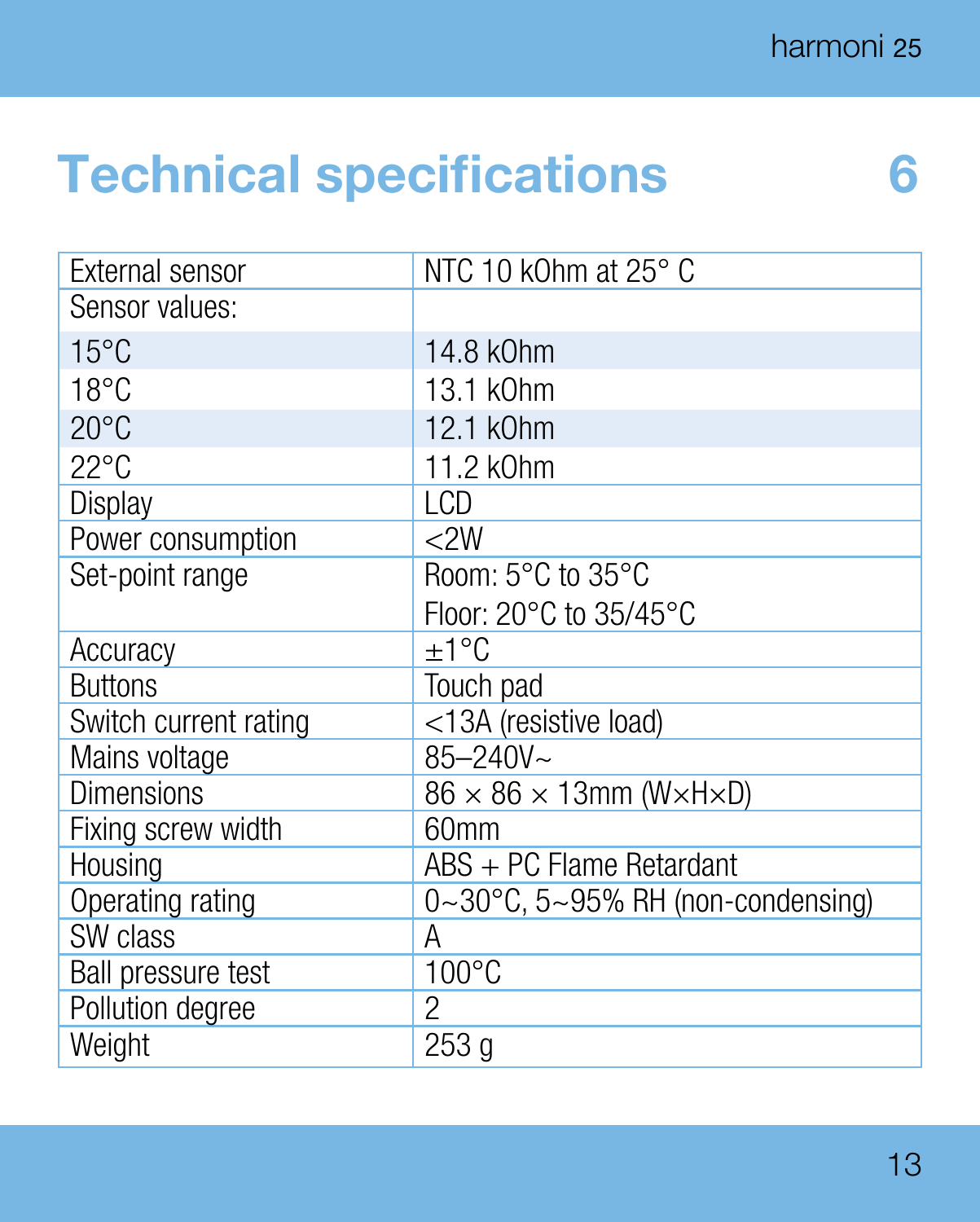## Disposal information 7



### **Notes**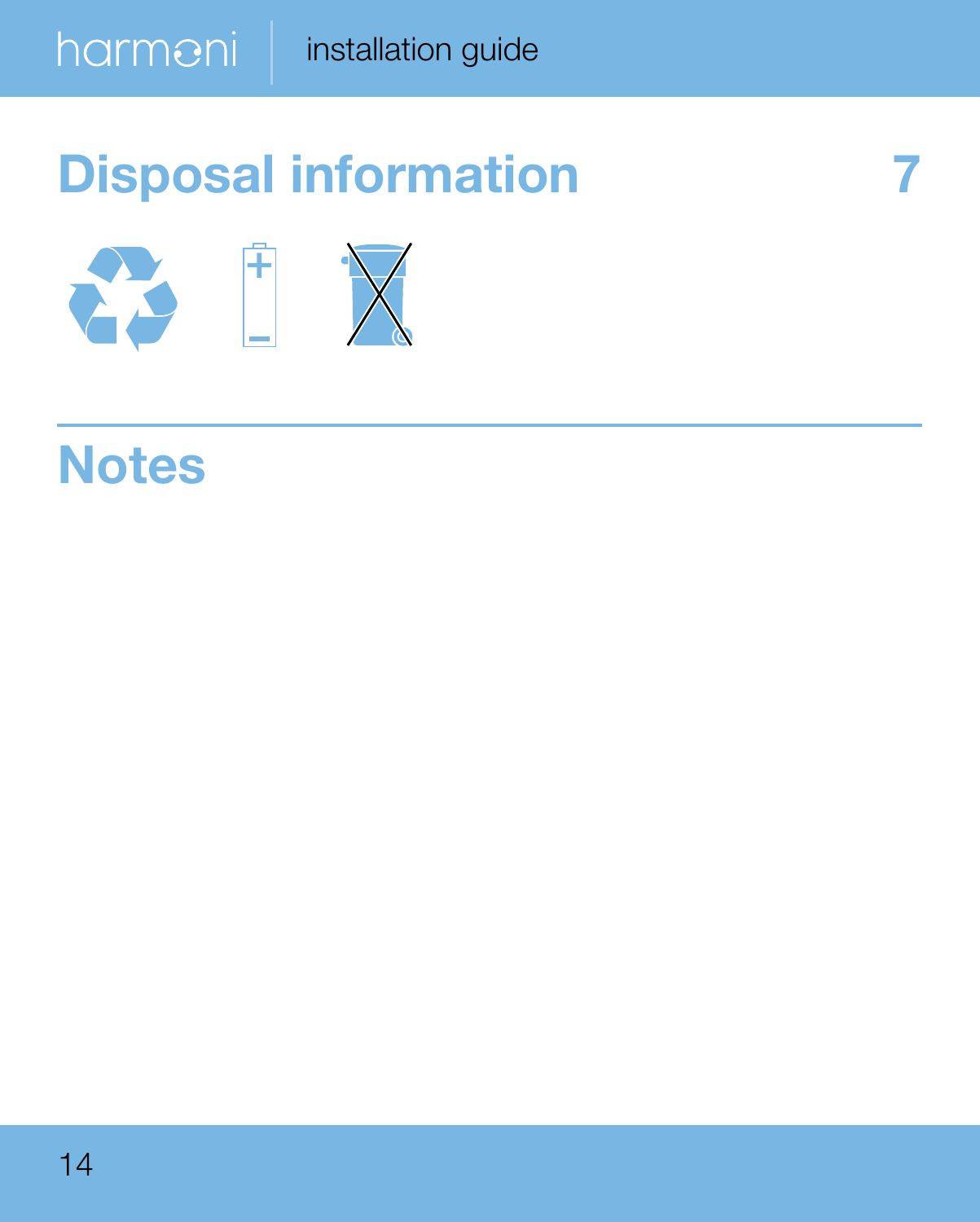8

### harmoni warranty

#### Please note

In order to obtain the harmoni 2-year warranty, an authorised electrician/installer must fill in the details below.

| Electrician | Installation                |        |
|-------------|-----------------------------|--------|
| Thermostat  | <b>Example 2018 Article</b> |        |
|             |                             | number |

| ram<br>н |
|----------|
|----------|